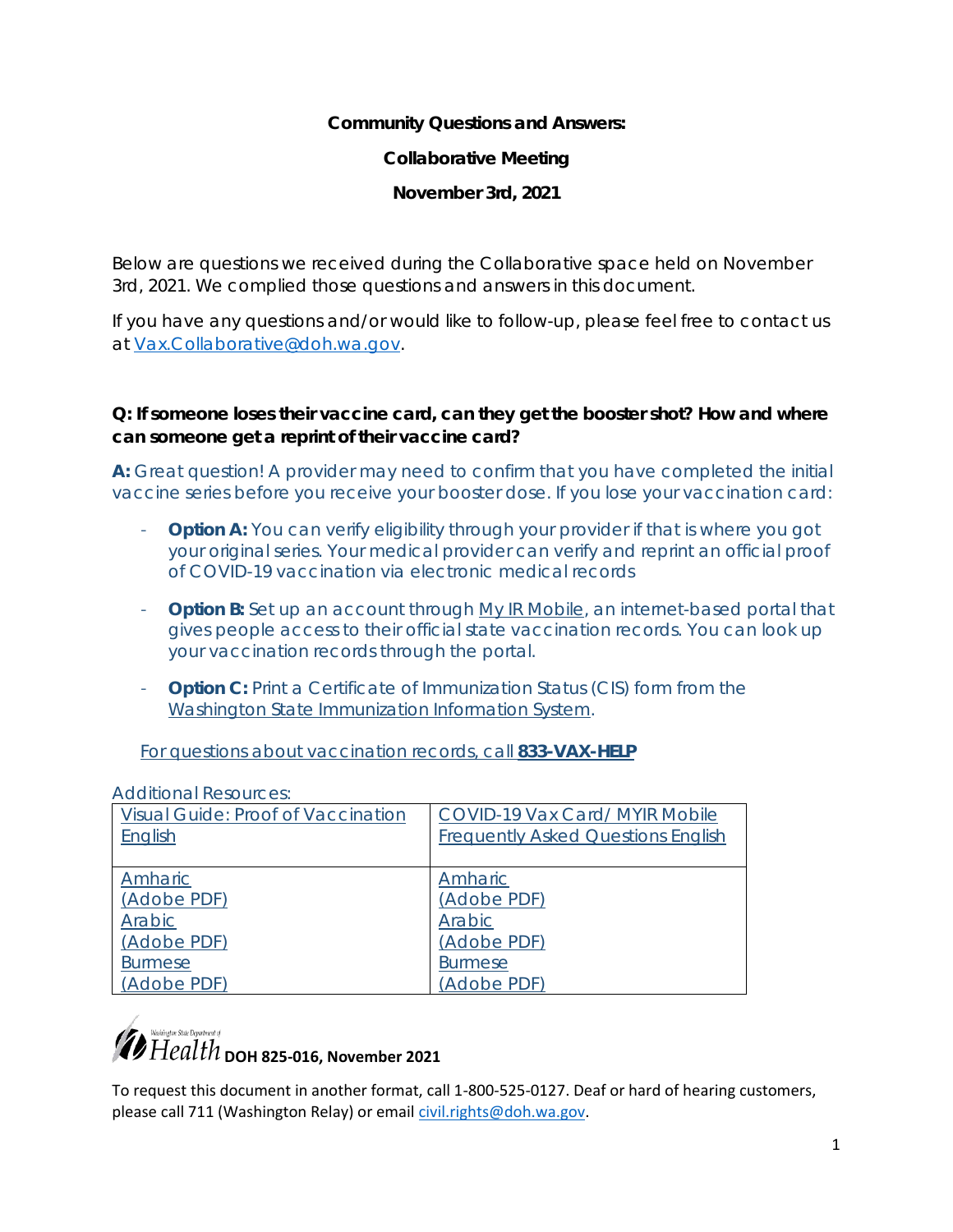| Chinese (Simplified)  | Chinese (Simplified)  |
|-----------------------|-----------------------|
| (Adobe PDF)           | (Adobe PDF)           |
| Chinese (Traditional) | Chinese (Traditional) |
| (Adobe PDF)           | (Adobe PDF)           |
| Chuukese              | Chuukese              |
| (Adobe PDF)           | (Adobe PDF)           |
| Farsi                 | Farsi                 |
| (Adobe PDF)           | (Adobe PDF)           |
| <b>French</b>         | <b>French</b>         |
| (Adobe PDF)           | (Adobe PDF)           |
| <b>German</b>         | German                |
| (Adobe PDF)           | (Adobe PDF)           |
| Hindi                 | Hindi                 |
| <u>(Adobe PDF)</u>    | <u>(Adobe PDF)</u>    |
| Hmong                 | Hmong                 |
| <u>(Adobe PDF)</u>    | (Adobe PDF)           |
| <u>Japanese</u>       | <u>Japanese</u>       |
| (Adobe PDF)           | <u>(Adobe PDF)</u>    |
| <b>Karen</b>          | Karen                 |
| (Adobe PDF)           | (Adobe PDF)           |
| Khmer (Cambodian)     | Khmer (Cambodian)     |
| (Adobe PDF)           | (Adobe PDF)           |
| <b>Korean</b>         | <b>Korean</b>         |
| (Adobe PDF)           | (Adobe PDF)           |
| <u>Lao</u>            | <u>Lao</u>            |
| (Adobe PDF)           | (Adobe PDF)           |
| Marshallese           | Marshallese           |
| (Adobe PDF)           | (Adobe PDF)           |
| Mixteco Bajo          | Mixteco Bajo          |
| (Adobe PDF)           | (Adobe PDF)           |
| Nepali                | Nepali                |
| (Adobe PDF)           | (Adobe PDF)           |
| Oromo                 | Oromo                 |
| (Adobe PDF)           | (Adobe PDF)           |
| Portuguese (Brazil)   | Portuguese (Brazil)   |
| (Adobe PDF)           | (Adobe PDF)           |
| Punjabi               | Punjabi               |
| (Adobe PDF)           | (Adobe PDF)           |
| Romanian              | Romanian              |
| (Adobe PDF)           | (Adobe PDF)           |
| Russian               | Russian               |
| (Adobe PDF)           | (Adobe PDF)           |

# *D* Health <sub>DOH</sub> 825-016, November 2021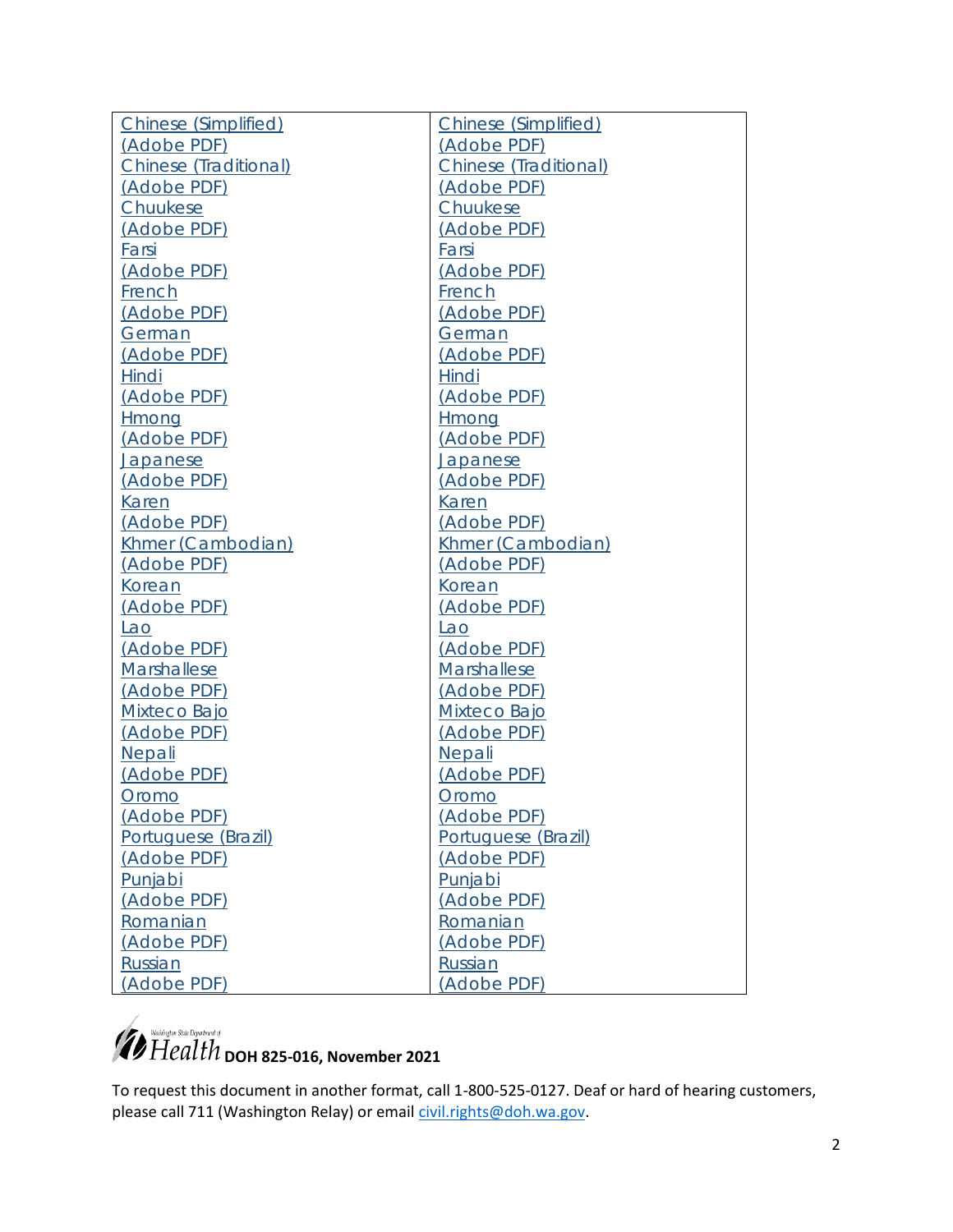| Samoan          | Samoan          |
|-----------------|-----------------|
| (Adobe PDF)     | (Adobe PDF)     |
| Somali          | Somali          |
| (Adobe PDF)     | (Adobe PDF)     |
| <b>Spanish</b>  | Spanish         |
| (Adobe PDF)     | (Adobe PDF)     |
| Swahili         | Swahili         |
| (Adobe PDF)     | (Adobe PDF)     |
| <u>Taqaloq</u>  | <b>Tagalog</b>  |
| (Adobe PDF)     | (Adobe PDF)     |
| <b>Tamil</b>    | Tamil           |
| (Adobe PDF)     | (Adobe PDF)     |
| <b>Telugu</b>   | <u>Teluqu</u>   |
| (Adobe PDF)     | (Adobe PDF)     |
| Thai            | Thai            |
| (Adobe PDF)     | (Adobe PDF)     |
| <u>Tigrinya</u> | <u>Tigrinya</u> |
| (Adobe PDF)     | (Adobe PDF)     |
| Ukrainian       | Ukrainian       |
| (Adobe PDF)     | (Adobe PDF)     |
| Urdu            | Urdu            |
| (Adobe PDF)     | (Adobe PDF)     |
| Vietnamese      | Vietnamese      |
|                 |                 |
|                 |                 |

**Q: Do vaccine providers ask for proof if you are in the eligible categories or does being 6 months post second dose suffice?**

**A:** Providers may need to verify proof (e.g., vaccination card) to ensure you have completed the initial vaccination series (2 dose series for Moderna or Pfizer and 1 dose for Jannessan/Johnson&Johnson).

**Q: For the booster dose, can you mix vaccines? Is it better to mix vaccines or get the same vaccine as your original series?** 

**A:** Yes! You can get a different vaccine for your booster dose than the vaccine you got for your primary series. The CDC made their decision following a careful review of the latest data (Moderna, Johnson & Johnson, mix and match boosters), and robust and deliberative discussion around booster shots. The decision is up to you. For additional

## *D* Health <sub>DOH</sub> 825-016, November 2021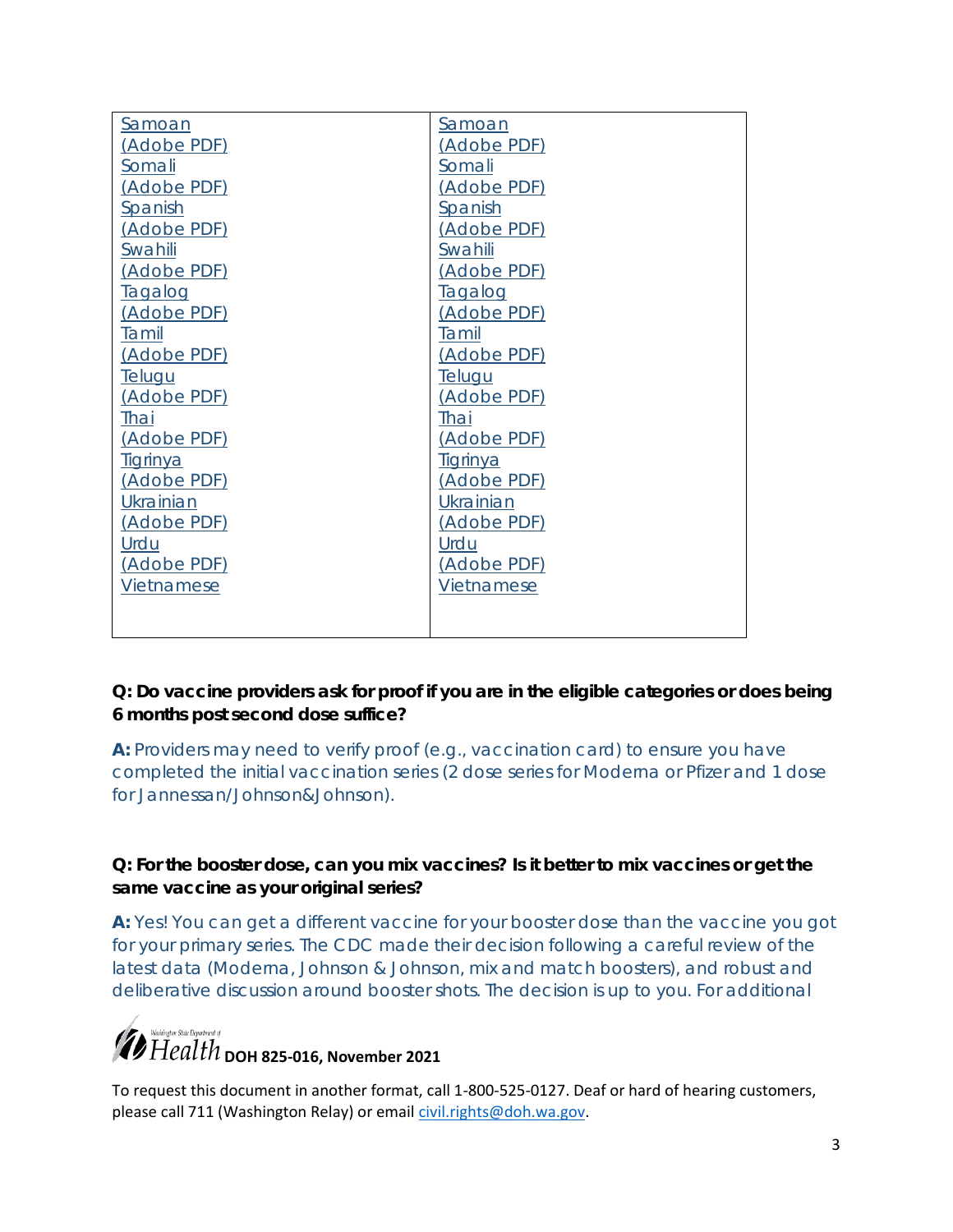information, please visit our **Vaccine Booster Doses webpage [English;](https://www.doh.wa.gov/Emergencies/COVID19/VaccineInformation/VaccineBoosterDoses#heading103658) [Spanish;](https://www.doh.wa.gov/Emergencies/COVID19/VaccineInformation/Vacunacontraelcoronavirus/Dosisderefuerzodelavacuna) [Amharic;](https://gcc02.safelinks.protection.outlook.com/?url=https%3A%2F%2Fwww.doh.wa.gov%2FEmergencies%2FCOVID19%2FVaccineInformation%2FVaccineBoosterDoses%2FAmharic&data=04%7C01%7Cfathiya.abdi%40doh.wa.gov%7C18166e928dee494b7ee308d99ae96afc%7C11d0e217264e400a8ba057dcc127d72d%7C0%7C0%7C637711149572578844%7CUnknown%7CTWFpbGZsb3d8eyJWIjoiMC4wLjAwMDAiLCJQIjoiV2luMzIiLCJBTiI6Ik1haWwiLCJXVCI6Mn0%3D%7C1000&sdata=XpIxszsMojaZoswG3FFyRbMJxZ17%2F6iGjQG9GcZmEtE%3D&reserved=0) [Arabic;](https://gcc02.safelinks.protection.outlook.com/?url=https%3A%2F%2Fwww.doh.wa.gov%2FEmergencies%2FCOVID19%2FVaccineInformation%2FVaccineBoosterDoses%2FArabic&data=04%7C01%7Cfathiya.abdi%40doh.wa.gov%7C18166e928dee494b7ee308d99ae96afc%7C11d0e217264e400a8ba057dcc127d72d%7C0%7C0%7C637711149572578844%7CUnknown%7CTWFpbGZsb3d8eyJWIjoiMC4wLjAwMDAiLCJQIjoiV2luMzIiLCJBTiI6Ik1haWwiLCJXVCI6Mn0%3D%7C1000&sdata=xQI74iJewsmvcqS2%2FvbwlycbIVP7dPiqJMfBKJTGzUM%3D&reserved=0) [Burmese;](https://gcc02.safelinks.protection.outlook.com/?url=https%3A%2F%2Fwww.doh.wa.gov%2FEmergencies%2FCOVID19%2FVaccineInformation%2FVaccineBoosterDoses%2FBurmese&data=04%7C01%7Cfathiya.abdi%40doh.wa.gov%7C18166e928dee494b7ee308d99ae96afc%7C11d0e217264e400a8ba057dcc127d72d%7C0%7C0%7C637711149572588790%7CUnknown%7CTWFpbGZsb3d8eyJWIjoiMC4wLjAwMDAiLCJQIjoiV2luMzIiLCJBTiI6Ik1haWwiLCJXVCI6Mn0%3D%7C1000&sdata=fA4IrfQr5rF7p58NlFlOo%2BlJIOHWwE%2FQVUXCV5Hjd7U%3D&reserved=0) [Chinese \(Simplified\);](https://gcc02.safelinks.protection.outlook.com/?url=https%3A%2F%2Fwww.doh.wa.gov%2FEmergencies%2FCOVID19%2FVaccineInformation%2FVaccineBoosterDoses%2FChineseSimplified&data=04%7C01%7Cfathiya.abdi%40doh.wa.gov%7C18166e928dee494b7ee308d99ae96afc%7C11d0e217264e400a8ba057dcc127d72d%7C0%7C0%7C637711149572588790%7CUnknown%7CTWFpbGZsb3d8eyJWIjoiMC4wLjAwMDAiLCJQIjoiV2luMzIiLCJBTiI6Ik1haWwiLCJXVCI6Mn0%3D%7C1000&sdata=w6zJ0vvgHJ9pYY0VQ5dAOw%2F3%2FvnH2vuhafHCOFcYd0M%3D&reserved=0) [Chinese \(Traditional\);](https://gcc02.safelinks.protection.outlook.com/?url=https%3A%2F%2Fwww.doh.wa.gov%2FEmergencies%2FCOVID19%2FVaccineInformation%2FVaccineBoosterDoses%2FChineseTraditional&data=04%7C01%7Cfathiya.abdi%40doh.wa.gov%7C18166e928dee494b7ee308d99ae96afc%7C11d0e217264e400a8ba057dcc127d72d%7C0%7C0%7C637711149572598762%7CUnknown%7CTWFpbGZsb3d8eyJWIjoiMC4wLjAwMDAiLCJQIjoiV2luMzIiLCJBTiI6Ik1haWwiLCJXVCI6Mn0%3D%7C1000&sdata=ZT2nUv3XiVB4D5ABbWL5B4iqVsOx2l88o6CaxFty89s%3D&reserved=0) [Chuukese](https://gcc02.safelinks.protection.outlook.com/?url=https%3A%2F%2Fwww.doh.wa.gov%2FEmergencies%2FCOVID19%2FVaccineInformation%2FVaccineBoosterDoses%2FChuukese&data=04%7C01%7Cfathiya.abdi%40doh.wa.gov%7C18166e928dee494b7ee308d99ae96afc%7C11d0e217264e400a8ba057dcc127d72d%7C0%7C0%7C637711149572598762%7CUnknown%7CTWFpbGZsb3d8eyJWIjoiMC4wLjAwMDAiLCJQIjoiV2luMzIiLCJBTiI6Ik1haWwiLCJXVCI6Mn0%3D%7C1000&sdata=ynlatvrFyh4SnBShCfMNS%2FUJ02ZPshtQmh6yeMRCZYg%3D&reserved=0) ; [Farsi;](https://gcc02.safelinks.protection.outlook.com/?url=https%3A%2F%2Fwww.doh.wa.gov%2FEmergencies%2FCOVID19%2FVaccineInformation%2FVaccineBoosterDoses%2FChuukese&data=04%7C01%7Cfathiya.abdi%40doh.wa.gov%7C18166e928dee494b7ee308d99ae96afc%7C11d0e217264e400a8ba057dcc127d72d%7C0%7C0%7C637711149572598762%7CUnknown%7CTWFpbGZsb3d8eyJWIjoiMC4wLjAwMDAiLCJQIjoiV2luMzIiLCJBTiI6Ik1haWwiLCJXVCI6Mn0%3D%7C1000&sdata=ynlatvrFyh4SnBShCfMNS%2FUJ02ZPshtQmh6yeMRCZYg%3D&reserved=0) [Dari;](https://gcc02.safelinks.protection.outlook.com/?url=https%3A%2F%2Fwww.doh.wa.gov%2FEmergencies%2FCOVID19%2FVaccineInformation%2FVaccineBoosterDoses%2FDari&data=04%7C01%7Cfathiya.abdi%40doh.wa.gov%7C18166e928dee494b7ee308d99ae96afc%7C11d0e217264e400a8ba057dcc127d72d%7C0%7C0%7C637711149572608717%7CUnknown%7CTWFpbGZsb3d8eyJWIjoiMC4wLjAwMDAiLCJQIjoiV2luMzIiLCJBTiI6Ik1haWwiLCJXVCI6Mn0%3D%7C1000&sdata=3%2BL%2BTmxvg5UPFi2bLyzmQpoy3V%2Be3AAKwW7kRrRAFik%3D&reserved=0) [Fijian;](https://gcc02.safelinks.protection.outlook.com/?url=https%3A%2F%2Fwww.doh.wa.gov%2FEmergencies%2FCOVID19%2FVaccineInformation%2FVaccineBoosterDoses%2FFijian&data=04%7C01%7Cfathiya.abdi%40doh.wa.gov%7C18166e928dee494b7ee308d99ae96afc%7C11d0e217264e400a8ba057dcc127d72d%7C0%7C0%7C637711149572618673%7CUnknown%7CTWFpbGZsb3d8eyJWIjoiMC4wLjAwMDAiLCJQIjoiV2luMzIiLCJBTiI6Ik1haWwiLCJXVCI6Mn0%3D%7C1000&sdata=iwHY7cMqLg3WhjD1VWgz8zKeP47STO%2B5P%2BQvDNz0zdU%3D&reserved=0) [French;](https://gcc02.safelinks.protection.outlook.com/?url=https%3A%2F%2Fwww.doh.wa.gov%2FEmergencies%2FCOVID19%2FVaccineInformation%2FVaccineBoosterDoses%2FFrench&data=04%7C01%7Cfathiya.abdi%40doh.wa.gov%7C18166e928dee494b7ee308d99ae96afc%7C11d0e217264e400a8ba057dcc127d72d%7C0%7C0%7C637711149572628629%7CUnknown%7CTWFpbGZsb3d8eyJWIjoiMC4wLjAwMDAiLCJQIjoiV2luMzIiLCJBTiI6Ik1haWwiLCJXVCI6Mn0%3D%7C1000&sdata=nutl2hw47BuiGrJ2lC6M%2FodVTWyy755dMmT6b%2FBDDQI%3D&reserved=0) [German;](https://gcc02.safelinks.protection.outlook.com/?url=https%3A%2F%2Fwww.doh.wa.gov%2FEmergencies%2FCOVID19%2FVaccineInformation%2FVaccineBoosterDoses%2FGerman&data=04%7C01%7Cfathiya.abdi%40doh.wa.gov%7C18166e928dee494b7ee308d99ae96afc%7C11d0e217264e400a8ba057dcc127d72d%7C0%7C0%7C637711149572628629%7CUnknown%7CTWFpbGZsb3d8eyJWIjoiMC4wLjAwMDAiLCJQIjoiV2luMzIiLCJBTiI6Ik1haWwiLCJXVCI6Mn0%3D%7C1000&sdata=1JMnWM0vb3PPpsTCBLbn8I4QeKOlxsvb1w9p2AQCTrA%3D&reserved=0) [Hindi;](https://gcc02.safelinks.protection.outlook.com/?url=https%3A%2F%2Fwww.doh.wa.gov%2FEmergencies%2FCOVID19%2FVaccineInformation%2FVaccineBoosterDoses%2FHindi&data=04%7C01%7Cfathiya.abdi%40doh.wa.gov%7C18166e928dee494b7ee308d99ae96afc%7C11d0e217264e400a8ba057dcc127d72d%7C0%7C0%7C637711149572638584%7CUnknown%7CTWFpbGZsb3d8eyJWIjoiMC4wLjAwMDAiLCJQIjoiV2luMzIiLCJBTiI6Ik1haWwiLCJXVCI6Mn0%3D%7C1000&sdata=GvIGPoUMSJBIKEd%2BmLcrYatnRZgQ%2BdPOwLFDTIRBrOc%3D&reserved=0) [Hmong;](https://gcc02.safelinks.protection.outlook.com/?url=https%3A%2F%2Fwww.doh.wa.gov%2FEmergencies%2FCOVID19%2FVaccineInformation%2FVaccineBoosterDoses%2FHmong&data=04%7C01%7Cfathiya.abdi%40doh.wa.gov%7C18166e928dee494b7ee308d99ae96afc%7C11d0e217264e400a8ba057dcc127d72d%7C0%7C0%7C637711149572638584%7CUnknown%7CTWFpbGZsb3d8eyJWIjoiMC4wLjAwMDAiLCJQIjoiV2luMzIiLCJBTiI6Ik1haWwiLCJXVCI6Mn0%3D%7C1000&sdata=dOffhB7gIJb5S9FvfUnr1XMxej8Ip%2BlXII6o4kmoxPI%3D&reserved=0) [Japanese;](https://gcc02.safelinks.protection.outlook.com/?url=https%3A%2F%2Fwww.doh.wa.gov%2FEmergencies%2FCOVID19%2FVaccineInformation%2FVaccineBoosterDoses%2FJapanese&data=04%7C01%7Cfathiya.abdi%40doh.wa.gov%7C18166e928dee494b7ee308d99ae96afc%7C11d0e217264e400a8ba057dcc127d72d%7C0%7C0%7C637711149572648539%7CUnknown%7CTWFpbGZsb3d8eyJWIjoiMC4wLjAwMDAiLCJQIjoiV2luMzIiLCJBTiI6Ik1haWwiLCJXVCI6Mn0%3D%7C1000&sdata=arB8e0e%2BMka1K%2FG4%2BeH2ZhfIwx7bUZR8US%2B3E%2BH%2BvNU%3D&reserved=0) [Karen;](https://gcc02.safelinks.protection.outlook.com/?url=https%3A%2F%2Fwww.doh.wa.gov%2FEmergencies%2FCOVID19%2FVaccineInformation%2FVaccineBoosterDoses%2FKaren&data=04%7C01%7Cfathiya.abdi%40doh.wa.gov%7C18166e928dee494b7ee308d99ae96afc%7C11d0e217264e400a8ba057dcc127d72d%7C0%7C0%7C637711149572648539%7CUnknown%7CTWFpbGZsb3d8eyJWIjoiMC4wLjAwMDAiLCJQIjoiV2luMzIiLCJBTiI6Ik1haWwiLCJXVCI6Mn0%3D%7C1000&sdata=WWbavelNBRSw%2Bc713X8b4Bik3cwHHaCogrnW4Ei%2FvsM%3D&reserved=0) [Khmer \(Cambodian\);](https://gcc02.safelinks.protection.outlook.com/?url=https%3A%2F%2Fwww.doh.wa.gov%2FEmergencies%2FCOVID19%2FVaccineInformation%2FVaccineBoosterDoses%2FKhmer&data=04%7C01%7Cfathiya.abdi%40doh.wa.gov%7C18166e928dee494b7ee308d99ae96afc%7C11d0e217264e400a8ba057dcc127d72d%7C0%7C0%7C637711149572658495%7CUnknown%7CTWFpbGZsb3d8eyJWIjoiMC4wLjAwMDAiLCJQIjoiV2luMzIiLCJBTiI6Ik1haWwiLCJXVCI6Mn0%3D%7C1000&sdata=G9u1nC2MB6EzapZtiYvll74jzUHSEgDo46pB6BdAgAU%3D&reserved=0) [Korean;](https://gcc02.safelinks.protection.outlook.com/?url=https%3A%2F%2Fwww.doh.wa.gov%2FEmergencies%2FCOVID19%2FVaccineInformation%2FVaccineBoosterDoses%2FKorean&data=04%7C01%7Cfathiya.abdi%40doh.wa.gov%7C18166e928dee494b7ee308d99ae96afc%7C11d0e217264e400a8ba057dcc127d72d%7C0%7C0%7C637711149572658495%7CUnknown%7CTWFpbGZsb3d8eyJWIjoiMC4wLjAwMDAiLCJQIjoiV2luMzIiLCJBTiI6Ik1haWwiLCJXVCI6Mn0%3D%7C1000&sdata=gca8argl4mFJPkTzdkF5WpiVeMUNc%2BU2Qk8kzMgZWak%3D&reserved=0) [Lao](https://gcc02.safelinks.protection.outlook.com/?url=https%3A%2F%2Fwww.doh.wa.gov%2FEmergencies%2FCOVID19%2FVaccineInformation%2FVaccineBoosterDoses%2FLao&data=04%7C01%7Cfathiya.abdi%40doh.wa.gov%7C18166e928dee494b7ee308d99ae96afc%7C11d0e217264e400a8ba057dcc127d72d%7C0%7C0%7C637711149572668453%7CUnknown%7CTWFpbGZsb3d8eyJWIjoiMC4wLjAwMDAiLCJQIjoiV2luMzIiLCJBTiI6Ik1haWwiLCJXVCI6Mn0%3D%7C1000&sdata=IUvvS7Shs5Tz%2FZGcsHMtKyF5jm8BFb%2FykqhoLgpsAgc%3D&reserved=0)' [Marshallese;](https://gcc02.safelinks.protection.outlook.com/?url=https%3A%2F%2Fwww.doh.wa.gov%2FEmergencies%2FCOVID19%2FVaccineInformation%2FVaccineBoosterDoses%2FMarshallese&data=04%7C01%7Cfathiya.abdi%40doh.wa.gov%7C18166e928dee494b7ee308d99ae96afc%7C11d0e217264e400a8ba057dcc127d72d%7C0%7C0%7C637711149572678408%7CUnknown%7CTWFpbGZsb3d8eyJWIjoiMC4wLjAwMDAiLCJQIjoiV2luMzIiLCJBTiI6Ik1haWwiLCJXVCI6Mn0%3D%7C1000&sdata=c6jCVcy73d0i4tzeIQ8dVSYEG02gM265PVhHjNs1scY%3D&reserved=0) [Mixteco Bajo;](https://gcc02.safelinks.protection.outlook.com/?url=https%3A%2F%2Fwww.doh.wa.gov%2FEmergencies%2FCOVID19%2FVaccineInformation%2FVaccineBoosterDoses%2FMixtecoBajo&data=04%7C01%7Cfathiya.abdi%40doh.wa.gov%7C18166e928dee494b7ee308d99ae96afc%7C11d0e217264e400a8ba057dcc127d72d%7C0%7C0%7C637711149572678408%7CUnknown%7CTWFpbGZsb3d8eyJWIjoiMC4wLjAwMDAiLCJQIjoiV2luMzIiLCJBTiI6Ik1haWwiLCJXVCI6Mn0%3D%7C1000&sdata=TQPF0OI9CC7l9iJv9PjvZ3ZmFC2CzosuNlrrniKJw1Q%3D&reserved=0) [Nepali;](https://gcc02.safelinks.protection.outlook.com/?url=https%3A%2F%2Fwww.doh.wa.gov%2FEmergencies%2FCOVID19%2FVaccineInformation%2FVaccineBoosterDoses%2FNepali&data=04%7C01%7Cfathiya.abdi%40doh.wa.gov%7C18166e928dee494b7ee308d99ae96afc%7C11d0e217264e400a8ba057dcc127d72d%7C0%7C0%7C637711149572688365%7CUnknown%7CTWFpbGZsb3d8eyJWIjoiMC4wLjAwMDAiLCJQIjoiV2luMzIiLCJBTiI6Ik1haWwiLCJXVCI6Mn0%3D%7C1000&sdata=yfl8Nhn0q5uExGT%2FIlBGOL7d0cHDMUQWn2CUP2LQb4I%3D&reserved=0) [Oromo;](https://gcc02.safelinks.protection.outlook.com/?url=https%3A%2F%2Fwww.doh.wa.gov%2FEmergencies%2FCOVID19%2FVaccineInformation%2FVaccineBoosterDoses%2FOromo&data=04%7C01%7Cfathiya.abdi%40doh.wa.gov%7C18166e928dee494b7ee308d99ae96afc%7C11d0e217264e400a8ba057dcc127d72d%7C0%7C0%7C637711149572698322%7CUnknown%7CTWFpbGZsb3d8eyJWIjoiMC4wLjAwMDAiLCJQIjoiV2luMzIiLCJBTiI6Ik1haWwiLCJXVCI6Mn0%3D%7C1000&sdata=Q%2FWFyIgiiDp8VKow58Z9vaDXBk0bL4cWjzEtkR%2BEeNg%3D&reserved=0) [Pashto;](https://gcc02.safelinks.protection.outlook.com/?url=https%3A%2F%2Fwww.doh.wa.gov%2FEmergencies%2FCOVID19%2FVaccineInformation%2FVaccineBoosterDoses%2FPashto&data=04%7C01%7Cfathiya.abdi%40doh.wa.gov%7C18166e928dee494b7ee308d99ae96afc%7C11d0e217264e400a8ba057dcc127d72d%7C0%7C0%7C637711149572698322%7CUnknown%7CTWFpbGZsb3d8eyJWIjoiMC4wLjAwMDAiLCJQIjoiV2luMzIiLCJBTiI6Ik1haWwiLCJXVCI6Mn0%3D%7C1000&sdata=8yiKylp%2FSFSwjwty84eKLQXewDfHVC0h%2F2kOqPFU%2FqQ%3D&reserved=0) [Portuguese \(Brazil\);](https://gcc02.safelinks.protection.outlook.com/?url=https%3A%2F%2Fwww.doh.wa.gov%2FEmergencies%2FCOVID19%2FVaccineInformation%2FVaccineBoosterDoses%2FPortuguese&data=04%7C01%7Cfathiya.abdi%40doh.wa.gov%7C18166e928dee494b7ee308d99ae96afc%7C11d0e217264e400a8ba057dcc127d72d%7C0%7C0%7C637711149572708276%7CUnknown%7CTWFpbGZsb3d8eyJWIjoiMC4wLjAwMDAiLCJQIjoiV2luMzIiLCJBTiI6Ik1haWwiLCJXVCI6Mn0%3D%7C1000&sdata=GCQeGgVU1JTgUHnxBSKC4ScoQIqv8Vmdq33ZsSTnAOw%3D&reserved=0) [Punjabi;](https://gcc02.safelinks.protection.outlook.com/?url=https%3A%2F%2Fwww.doh.wa.gov%2FEmergencies%2FCOVID19%2FVaccineInformation%2FVaccineBoosterDoses%2FPunjabi&data=04%7C01%7Cfathiya.abdi%40doh.wa.gov%7C18166e928dee494b7ee308d99ae96afc%7C11d0e217264e400a8ba057dcc127d72d%7C0%7C0%7C637711149572708276%7CUnknown%7CTWFpbGZsb3d8eyJWIjoiMC4wLjAwMDAiLCJQIjoiV2luMzIiLCJBTiI6Ik1haWwiLCJXVCI6Mn0%3D%7C1000&sdata=oT2V%2FGHoa%2FQUj4DAE%2B96xPOD2iwdU6FNOi96hr%2FHT9I%3D&reserved=0) [Romanian;](https://gcc02.safelinks.protection.outlook.com/?url=https%3A%2F%2Fwww.doh.wa.gov%2FEmergencies%2FCOVID19%2FVaccineInformation%2FVaccineBoosterDoses%2FRomanian&data=04%7C01%7Cfathiya.abdi%40doh.wa.gov%7C18166e928dee494b7ee308d99ae96afc%7C11d0e217264e400a8ba057dcc127d72d%7C0%7C0%7C637711149572718234%7CUnknown%7CTWFpbGZsb3d8eyJWIjoiMC4wLjAwMDAiLCJQIjoiV2luMzIiLCJBTiI6Ik1haWwiLCJXVCI6Mn0%3D%7C1000&sdata=X%2FagCMiEOnGgSkkO%2F9Z8tVUnGRQS%2FgioIBgt9M%2FENms%3D&reserved=0) [Russian;](https://gcc02.safelinks.protection.outlook.com/?url=https%3A%2F%2Fwww.doh.wa.gov%2FEmergencies%2FCOVID19%2FVaccineInformation%2FVaccineBoosterDoses%2FRussian&data=04%7C01%7Cfathiya.abdi%40doh.wa.gov%7C18166e928dee494b7ee308d99ae96afc%7C11d0e217264e400a8ba057dcc127d72d%7C0%7C0%7C637711149572718234%7CUnknown%7CTWFpbGZsb3d8eyJWIjoiMC4wLjAwMDAiLCJQIjoiV2luMzIiLCJBTiI6Ik1haWwiLCJXVCI6Mn0%3D%7C1000&sdata=686Cmm80OPDMhpk7uiBCuj6vK25VZNtxLE7TyGcfpqo%3D&reserved=0) [Samoan;](https://gcc02.safelinks.protection.outlook.com/?url=https%3A%2F%2Fwww.doh.wa.gov%2FEmergencies%2FCOVID19%2FVaccineInformation%2FVaccineBoosterDoses%2FSamoan&data=04%7C01%7Cfathiya.abdi%40doh.wa.gov%7C18166e928dee494b7ee308d99ae96afc%7C11d0e217264e400a8ba057dcc127d72d%7C0%7C0%7C637711149572728189%7CUnknown%7CTWFpbGZsb3d8eyJWIjoiMC4wLjAwMDAiLCJQIjoiV2luMzIiLCJBTiI6Ik1haWwiLCJXVCI6Mn0%3D%7C1000&sdata=VYUkHUbqcU98Ht4axkYLM%2BFAaf6pK4PtSmfhF9SdgCY%3D&reserved=0) [Somali;](https://gcc02.safelinks.protection.outlook.com/?url=https%3A%2F%2Fwww.doh.wa.gov%2FEmergencies%2FCOVID19%2FVaccineInformation%2FVaccineBoosterDoses%2FSomali&data=04%7C01%7Cfathiya.abdi%40doh.wa.gov%7C18166e928dee494b7ee308d99ae96afc%7C11d0e217264e400a8ba057dcc127d72d%7C0%7C0%7C637711149572728189%7CUnknown%7CTWFpbGZsb3d8eyJWIjoiMC4wLjAwMDAiLCJQIjoiV2luMzIiLCJBTiI6Ik1haWwiLCJXVCI6Mn0%3D%7C1000&sdata=ey13HkDKKBSyVUfrKo8Lt45RHtvlvNs93JK%2BoOEjDLw%3D&reserved=0) [Spanish;](https://gcc02.safelinks.protection.outlook.com/?url=https%3A%2F%2Fwww.doh.wa.gov%2FEmergencies%2FCOVID19%2FVaccineInformation%2FVacunacontraelcoronavirus%2FDosisderefuerzodelavacuna&data=04%7C01%7Cfathiya.abdi%40doh.wa.gov%7C18166e928dee494b7ee308d99ae96afc%7C11d0e217264e400a8ba057dcc127d72d%7C0%7C0%7C637711149572738145%7CUnknown%7CTWFpbGZsb3d8eyJWIjoiMC4wLjAwMDAiLCJQIjoiV2luMzIiLCJBTiI6Ik1haWwiLCJXVCI6Mn0%3D%7C1000&sdata=U0Ns9oHqODZS8YCqvvIYGqxQUbrbXkdWsOd%2BJYlFJJw%3D&reserved=0) [Swahili;](https://gcc02.safelinks.protection.outlook.com/?url=https%3A%2F%2Fwww.doh.wa.gov%2FEmergencies%2FCOVID19%2FVaccineInformation%2FVaccineBoosterDoses%2FSwahili&data=04%7C01%7Cfathiya.abdi%40doh.wa.gov%7C18166e928dee494b7ee308d99ae96afc%7C11d0e217264e400a8ba057dcc127d72d%7C0%7C0%7C637711149572738145%7CUnknown%7CTWFpbGZsb3d8eyJWIjoiMC4wLjAwMDAiLCJQIjoiV2luMzIiLCJBTiI6Ik1haWwiLCJXVCI6Mn0%3D%7C1000&sdata=3%2FySTuWOGtyl%2BN%2BCDANggeY8RlmM6r1uA0gzBMsj5Zo%3D&reserved=0) [Tagalog;](https://gcc02.safelinks.protection.outlook.com/?url=https%3A%2F%2Fwww.doh.wa.gov%2FEmergencies%2FCOVID19%2FVaccineInformation%2FVaccineBoosterDoses%2FTagalog&data=04%7C01%7Cfathiya.abdi%40doh.wa.gov%7C18166e928dee494b7ee308d99ae96afc%7C11d0e217264e400a8ba057dcc127d72d%7C0%7C0%7C637711149572748104%7CUnknown%7CTWFpbGZsb3d8eyJWIjoiMC4wLjAwMDAiLCJQIjoiV2luMzIiLCJBTiI6Ik1haWwiLCJXVCI6Mn0%3D%7C1000&sdata=TL5f%2Ff1f%2FUdq9E%2BL66A82VczmNcTkaFLy%2BmpZE3Oxdo%3D&reserved=0) [Tamil;](https://gcc02.safelinks.protection.outlook.com/?url=https%3A%2F%2Fwww.doh.wa.gov%2FEmergencies%2FCOVID19%2FVaccineInformation%2FVaccineBoosterDoses%2FTamil&data=04%7C01%7Cfathiya.abdi%40doh.wa.gov%7C18166e928dee494b7ee308d99ae96afc%7C11d0e217264e400a8ba057dcc127d72d%7C0%7C0%7C637711149572748104%7CUnknown%7CTWFpbGZsb3d8eyJWIjoiMC4wLjAwMDAiLCJQIjoiV2luMzIiLCJBTiI6Ik1haWwiLCJXVCI6Mn0%3D%7C1000&sdata=7lDivM9xT%2FzCaFEA2br4jWYKDNZbvZczflNCvswFl0s%3D&reserved=0) [Telugu;](https://gcc02.safelinks.protection.outlook.com/?url=https%3A%2F%2Fwww.doh.wa.gov%2FEmergencies%2FCOVID19%2FVaccineInformation%2FVaccineBoosterDoses%2FTelugu&data=04%7C01%7Cfathiya.abdi%40doh.wa.gov%7C18166e928dee494b7ee308d99ae96afc%7C11d0e217264e400a8ba057dcc127d72d%7C0%7C0%7C637711149572758057%7CUnknown%7CTWFpbGZsb3d8eyJWIjoiMC4wLjAwMDAiLCJQIjoiV2luMzIiLCJBTiI6Ik1haWwiLCJXVCI6Mn0%3D%7C1000&sdata=UfRgKS%2FS5f6Tp8YWXVkzpfTYyy%2BtuN%2FFmuz5oC9qnjo%3D&reserved=0) [Thai;](https://gcc02.safelinks.protection.outlook.com/?url=https%3A%2F%2Fwww.doh.wa.gov%2FEmergencies%2FCOVID19%2FVaccineInformation%2FVaccineBoosterDoses%2FThai&data=04%7C01%7Cfathiya.abdi%40doh.wa.gov%7C18166e928dee494b7ee308d99ae96afc%7C11d0e217264e400a8ba057dcc127d72d%7C0%7C0%7C637711149572768011%7CUnknown%7CTWFpbGZsb3d8eyJWIjoiMC4wLjAwMDAiLCJQIjoiV2luMzIiLCJBTiI6Ik1haWwiLCJXVCI6Mn0%3D%7C1000&sdata=okdzdxexc5XlMZNet8Lw278y2CP8fk2GswEKqzjuSmQ%3D&reserved=0) [Tigrinya;](https://gcc02.safelinks.protection.outlook.com/?url=https%3A%2F%2Fwww.doh.wa.gov%2FEmergencies%2FCOVID19%2FVaccineInformation%2FVaccineBoosterDoses%2FTigrinya&data=04%7C01%7Cfathiya.abdi%40doh.wa.gov%7C18166e928dee494b7ee308d99ae96afc%7C11d0e217264e400a8ba057dcc127d72d%7C0%7C0%7C637711149572768011%7CUnknown%7CTWFpbGZsb3d8eyJWIjoiMC4wLjAwMDAiLCJQIjoiV2luMzIiLCJBTiI6Ik1haWwiLCJXVCI6Mn0%3D%7C1000&sdata=HgvSN9fFoM5eNEVpYpPx%2F5g7eDndDy3l6rHuzfH3AXE%3D&reserved=0) [Tongan;](https://gcc02.safelinks.protection.outlook.com/?url=https%3A%2F%2Fwww.doh.wa.gov%2FEmergencies%2FCOVID19%2FVaccineInformation%2FVaccineBoosterDoses%2FTongan&data=04%7C01%7Cfathiya.abdi%40doh.wa.gov%7C18166e928dee494b7ee308d99ae96afc%7C11d0e217264e400a8ba057dcc127d72d%7C0%7C0%7C637711149572777970%7CUnknown%7CTWFpbGZsb3d8eyJWIjoiMC4wLjAwMDAiLCJQIjoiV2luMzIiLCJBTiI6Ik1haWwiLCJXVCI6Mn0%3D%7C1000&sdata=pWjlfedkukip3TKHJiRNINMojbe98%2BUlT%2Bs0q%2BE72Go%3D&reserved=0) [Ukrainian;](https://gcc02.safelinks.protection.outlook.com/?url=https%3A%2F%2Fwww.doh.wa.gov%2FEmergencies%2FCOVID19%2FVaccineInformation%2FVaccineBoosterDoses%2FUrdu&data=04%7C01%7Cfathiya.abdi%40doh.wa.gov%7C18166e928dee494b7ee308d99ae96afc%7C11d0e217264e400a8ba057dcc127d72d%7C0%7C0%7C637711149572777970%7CUnknown%7CTWFpbGZsb3d8eyJWIjoiMC4wLjAwMDAiLCJQIjoiV2luMzIiLCJBTiI6Ik1haWwiLCJXVCI6Mn0%3D%7C1000&sdata=MpukHvtkQnUCRshCsQnizdmiBIo0QtDOsKBo5fWFy0g%3D&reserved=0) [Urdu;](https://gcc02.safelinks.protection.outlook.com/?url=https%3A%2F%2Fwww.doh.wa.gov%2FEmergencies%2FCOVID19%2FVaccineInformation%2FVaccineBoosterDoses%2FUrdu&data=04%7C01%7Cfathiya.abdi%40doh.wa.gov%7C18166e928dee494b7ee308d99ae96afc%7C11d0e217264e400a8ba057dcc127d72d%7C0%7C0%7C637711149572787928%7CUnknown%7CTWFpbGZsb3d8eyJWIjoiMC4wLjAwMDAiLCJQIjoiV2luMzIiLCJBTiI6Ik1haWwiLCJXVCI6Mn0%3D%7C1000&sdata=o4vGijkD21Mt%2FppT3b3b3w5IaYNFzPccR%2F4zGbdWlG0%3D&reserved=0) [Vietnamese](https://gcc02.safelinks.protection.outlook.com/?url=https%3A%2F%2Fwww.doh.wa.gov%2FEmergencies%2FCOVID19%2FVaccineInformation%2FVaccineBoosterDoses%2FVietnamese&data=04%7C01%7Cfathiya.abdi%40doh.wa.gov%7C18166e928dee494b7ee308d99ae96afc%7C11d0e217264e400a8ba057dcc127d72d%7C0%7C0%7C637711149572787928%7CUnknown%7CTWFpbGZsb3d8eyJWIjoiMC4wLjAwMDAiLCJQIjoiV2luMzIiLCJBTiI6Ik1haWwiLCJXVCI6Mn0%3D%7C1000&sdata=6OLdEHFvYdFmyD8SoVdu6MkJQPtOQWUcUyCVMjkuI00%3D&reserved=0)**

**Q: For the Janssen/Johnson & Johnson, is it better to get an mRNA booster instead of another J&J dose?** 

**A:** The choice is entirely up to you! You may choose which COVID-19 vaccine you receive as a booster shot. Some people may have a preference for the vaccine type that they originally received, and others may prefer to get a different booster.

**Q: Will the priority 5-11 year-old populations only include those discussed on the slide?** 

**A**: The Washington State Department of Health (DOH) recognizes that the COVID-19 pandemic has impacted everyone, but it has not impacted everyone equally. DOH has an obligation to ensure equitable access to the COVID-19 vaccine. To ensure a pro-equity approach in vaccine prioritization and access, we are intentionally prioritizing communities and groups who are disproportionally impacted by COVID-19 such as:

- Black and Indigenous youth and youth of color (BIPOC)
- Youth from immigrant & refugee families
- Youth with parents/guardians who have limited English proficiency
- Youth who are unhoused
- Youth in foster care or other transitional housing situations
- Youth with disabilities
- Youth in the juvenile rehabilitation systems, both in-facility and other residential programs
- Youth in group housing, for any reason
- Youth who live with a high-risk family member who is unable to receive the vaccine because of a medical issue
- Youth who live in a Census tract 7+ rank on the COVID-19 Social Vulnerability Index (SVI) index
- Youth from low-income households (i.e. youth eligible for free or reduced lunch)
- Youth eligible for Apple Health programs (Medicaid)

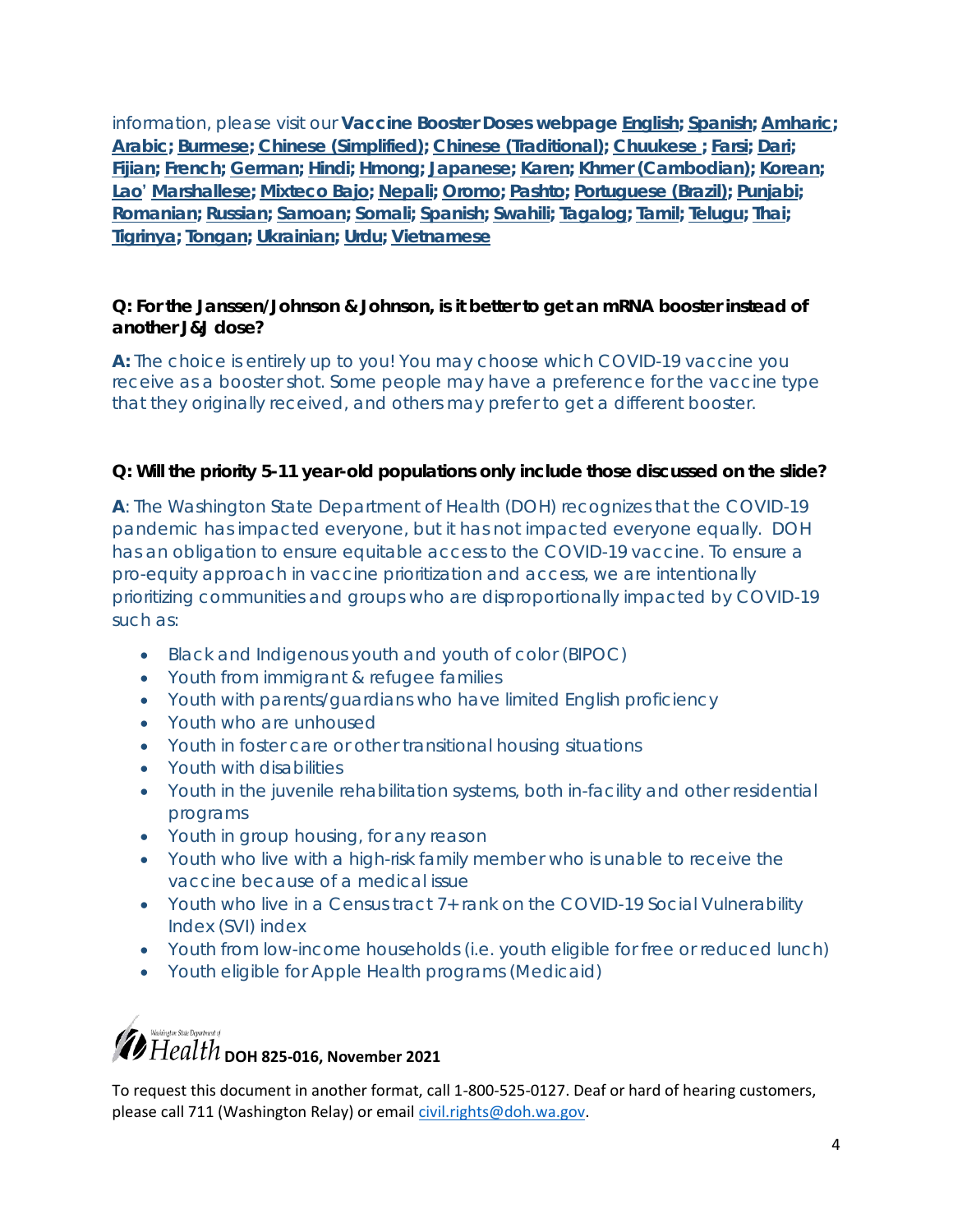Youth with medical conditions that put them at risk for severe complications from COVID disease

**Q: Can people who received their initial vaccine series in other countries, such as the Sinovac or AstraZeneca vaccines, receive a booster shot here in the US? Do these people need to restart the series to be considered for a booster in the US?** 

**A:** People who were vaccinated outside the United States and completed a primary vaccination series comprised of an FDA-authorized or FDA-approved COVID-19 vaccine (i.e., a single dose of Janssen/J&J Vaccine or a 2-dose mRNA vaccine) may receive a booster dose (Pfizer-BioNTech, Moderna, or Janssen) if they are eligible. [Considerations for use of a COVID-19 booster dose](https://gcc02.safelinks.protection.outlook.com/?url=https%3A%2F%2Fwww.cdc.gov%2Fvaccines%2Fcovid-19%2Fclinical-considerations%2Fcovid-19-vaccines-us.html%23considerations-covid19-vax-booster&data=04%7C01%7Cfathiya.abdi%40doh.wa.gov%7C43860ca903ab41d9b4a208d9a62110f2%7C11d0e217264e400a8ba057dcc127d72d%7C0%7C0%7C637723483208948517%7CUnknown%7CTWFpbGZsb3d8eyJWIjoiMC4wLjAwMDAiLCJQIjoiV2luMzIiLCJBTiI6Ik1haWwiLCJXVCI6Mn0%3D%7C1000&sdata=Ripqvg75aDzXv%2Bmm%2B3FjIY23ZJ0n7IovX2awyWmOrI4%3D&reserved=0) can be consulted for more information.

People who have completed a 2-dose mRNA COVID-19 vaccine (including a mixed mRNA primary series) may receive an additional mRNA dose (Pfizer-BioNTech or Moderna) at least 28 days after receiving the second mRNA vaccine dose if they are moderately or severely immunocompromised. [Considerations for COVID-19 vaccination](https://gcc02.safelinks.protection.outlook.com/?url=https%3A%2F%2Fwww.cdc.gov%2Fvaccines%2Fcovid-19%2Fclinical-considerations%2Fcovid-19-vaccines-us.html%23considerations-covid19-vax-immunocopromised&data=04%7C01%7Cfathiya.abdi%40doh.wa.gov%7C43860ca903ab41d9b4a208d9a62110f2%7C11d0e217264e400a8ba057dcc127d72d%7C0%7C0%7C637723483208948517%7CUnknown%7CTWFpbGZsb3d8eyJWIjoiMC4wLjAwMDAiLCJQIjoiV2luMzIiLCJBTiI6Ik1haWwiLCJXVCI6Mn0%3D%7C1000&sdata=JWKPEfkIrvvZvwSzrUWVwZ72gpG2Qqz8249Dy4Sx2lQ%3D&reserved=0)  [in moderately and severely immunocompromised people](https://gcc02.safelinks.protection.outlook.com/?url=https%3A%2F%2Fwww.cdc.gov%2Fvaccines%2Fcovid-19%2Fclinical-considerations%2Fcovid-19-vaccines-us.html%23considerations-covid19-vax-immunocopromised&data=04%7C01%7Cfathiya.abdi%40doh.wa.gov%7C43860ca903ab41d9b4a208d9a62110f2%7C11d0e217264e400a8ba057dcc127d72d%7C0%7C0%7C637723483208948517%7CUnknown%7CTWFpbGZsb3d8eyJWIjoiMC4wLjAwMDAiLCJQIjoiV2luMzIiLCJBTiI6Ik1haWwiLCJXVCI6Mn0%3D%7C1000&sdata=JWKPEfkIrvvZvwSzrUWVwZ72gpG2Qqz8249Dy4Sx2lQ%3D&reserved=0) can be consulted for more information.

At this time, CDC has no recommendation regarding an additional primary dose or a booster dose for people who were vaccinated outside the United States with a WHO-EUL COVID-19 vaccine that is not FDA-authorized or approved.

**Q: How long will the vaccine remain being free?** 

**A:** COVID-19 vaccines are available for everyone at **no cost** regardless of their immigration status or health insurance status. The federal government pays for the full cost of the vaccine. If you do not have health insurance, providers may not charge you for the vaccine and may be violating the requirements of the COVID-19 vaccine program. Please email [covid.vaccine@doh.wa.gov](mailto:covid.vaccine@doh.wa.gov) if you get charged.

**Q: I've had friends who've gotten sick from the booster. What are the risks of getting sick from the booster? Are elderly and vulnerable people more susceptible to getting sick from the booster?** 

**A:** There is no way to predict if you will feel side effects and the extent of the side effects. Like other vaccines, you may experience some side effects, which are normal

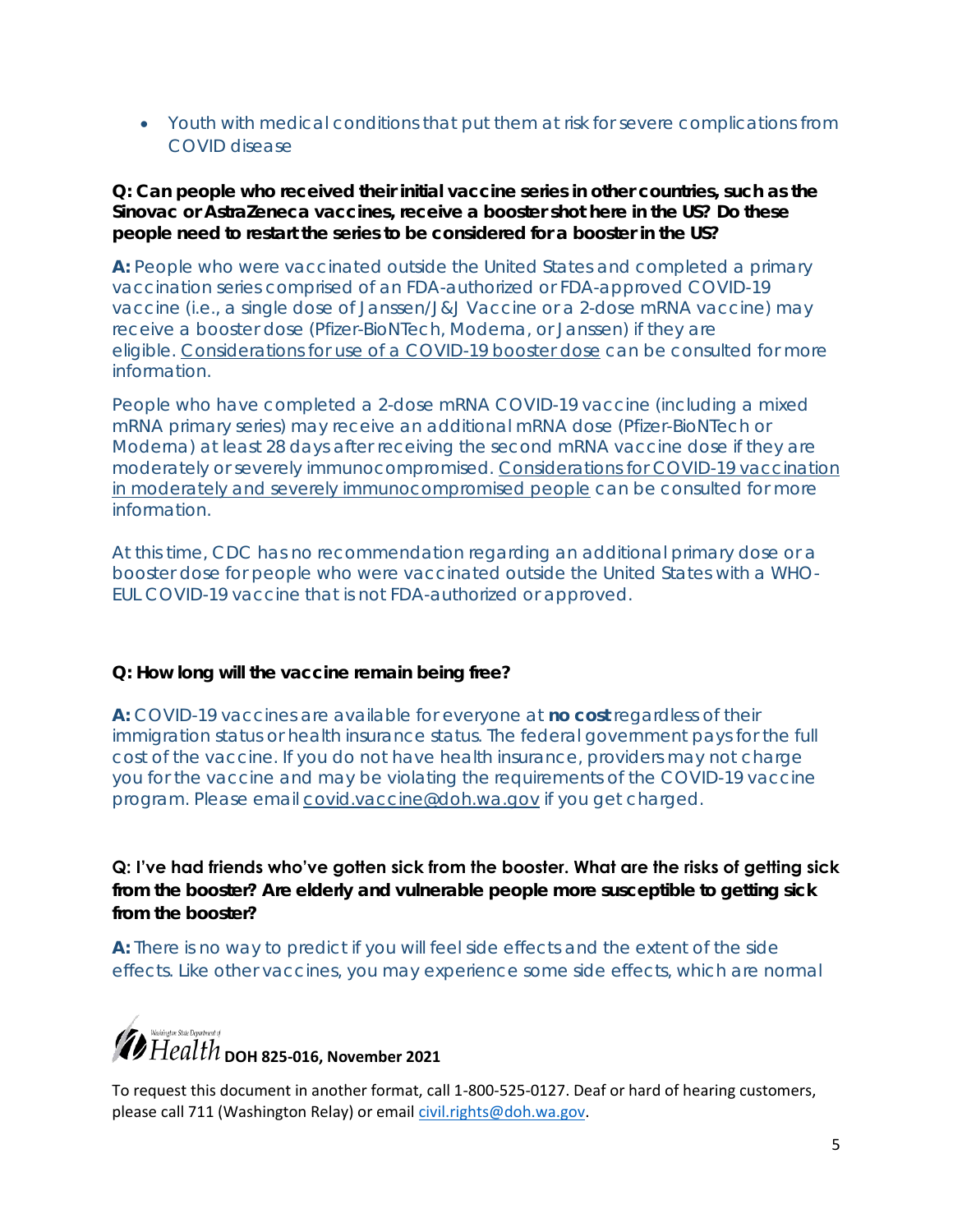signs that your body is building protection. Side effects include pain, redness, swelling at the site of injection; and/or tiredness, headache, muscle pain, chills, fever, nausea.

Some people feel it after the first dose and then do not feel anything after the second or third dose. Some feel redness or soreness at the injection site and others feel cold like symptoms. The benefits of the booster doses far outweigh any potential side effects. For any health concerns, we recommend having a conversation with your provider to ensure that you are comfortable and confident in receiving a booster dose.

| COVID-19 Vaccine Safety What To Know | Is it COVID-19 or Vaccine Reaction |
|--------------------------------------|------------------------------------|
| English                              | English                            |
| Amharic (Adobe PDF)                  | Amharic                            |
| Arabic (Adobe PDF)                   | (Adobe PDF)                        |
| Burmese (Adobe PDF)                  | Arabic                             |
| Chinese (Simplified) (Adobe PDF)     | (Adobe PDF)                        |
| Chinese (Traditional) (Adobe PDF)    | <b>Burmese</b>                     |
| Chuukese (Adobe PDF)                 | (Adobe PDF)                        |
| Dari (Adobe PDF)                     | Chinese (Simplified)               |
| Farsi (Adobe PDF)                    | (Adobe PDF)                        |
| Fijian (Adobe PDF)                   | Chinese (Traditional)              |
| <b>French (Adobe PDF)</b>            | (Adobe PDF)                        |
| German (Adobe PDF)                   | Chuukese                           |
| Hanyu Pinyin (Adobe PDF)             | (Adobe PDF)                        |
| Hindi (Adobe PDF)                    | Dari                               |
| Hmong (Adobe PDF)                    | (Adobe PDF)                        |
| Indonesian (Adobe PDF)               | Farsi                              |
| Japanese (Adobe PDF)                 | (Adobe PDF)                        |
| Karen (Adobe PDF)                    | Fijian                             |
| Khmer (Cambodian) (Adobe PDF)        | (Adobe PDF)                        |
| Korean (Adobe PDF)                   | French                             |
| Kosraean (Adobe PDF)                 | (Adobe PDF)                        |
| Lao (Adobe PDF)                      | German                             |
| Lingala (Adobe PDF)                  | (Adobe PDF)                        |
| Marshallese (Adobe PDF)              | Hindi                              |
| Mixteco Bajo (Adobe PDF)             | (Adobe PDF)                        |
| Nepali (Adobe PDF)                   | Hmong                              |
| Oromo (Adobe PDF)                    | (Adobe PDF)                        |
| Palauan (Adobe PDF)                  | Japanese                           |
| Pashto (Adobe PDF)                   | (Adobe PDF)                        |
| Portuguese (Brazil) (Adobe PDF)      | Karen                              |
| Punjabi (Adobe PDF)                  | (Adobe PDF)                        |

Additional Resources:

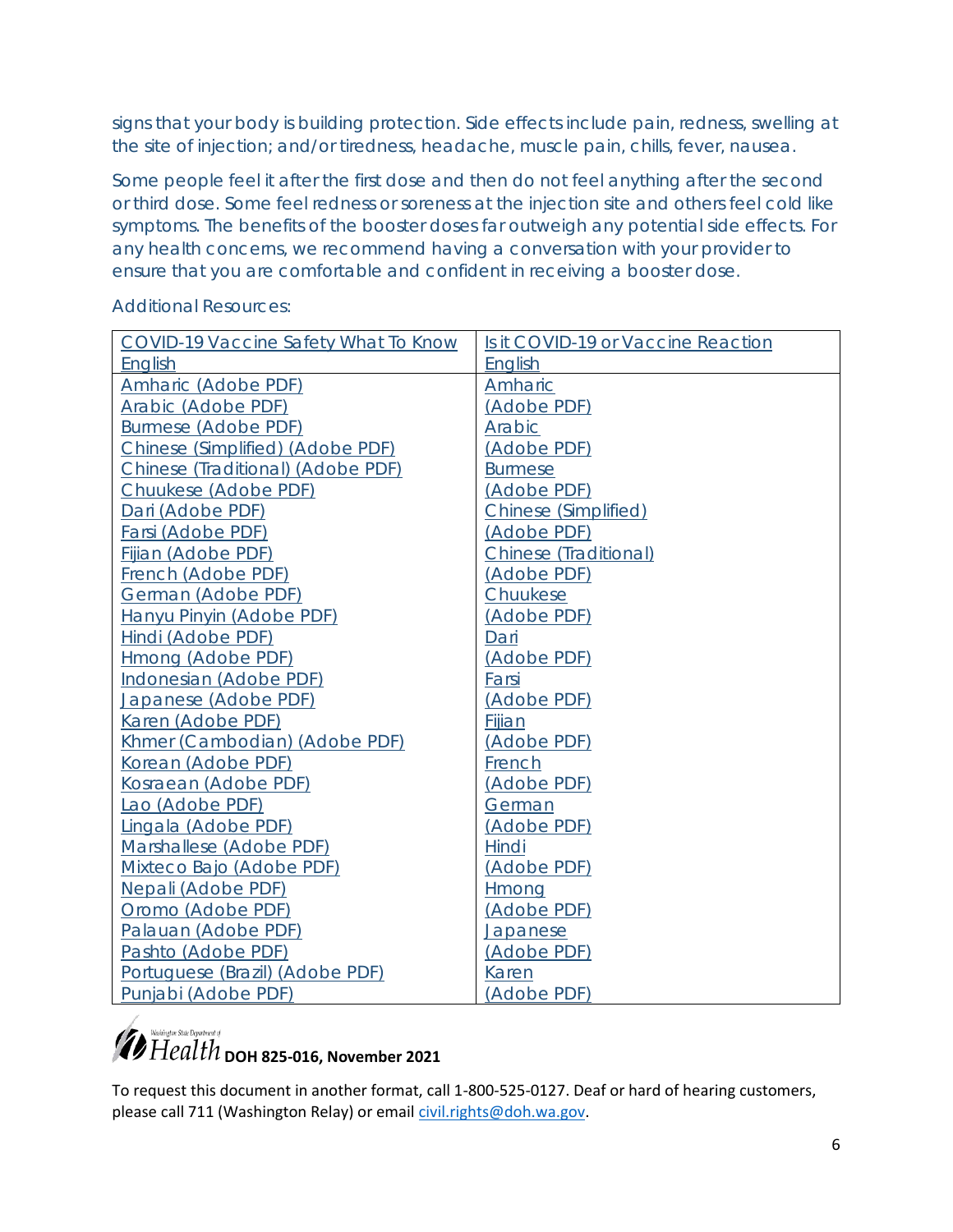| Romanian (Adobe PDF)  | Khmer (Cambodian)   |
|-----------------------|---------------------|
| Russian (Adobe PDF)   | (Adobe PDF)         |
| Samoan (Adobe PDF)    | Korean              |
| Somali (Adobe PDF)    | (Adobe PDF)         |
| Spanish (Adobe PDF)   | Lao                 |
| Swahili (Adobe PDF)   | (Adobe PDF)         |
| Tagalog (Adobe PDF)   | Marshallese         |
| Tamil (Adobe PDF)     | (Adobe PDF)         |
| Telugu (Adobe PDF)    | <b>Nepali</b>       |
| Thai (Adobe PDF)      | (Adobe PDF)         |
| Tigrinya (Adobe PDF)  | Oromo               |
| Tongan (Adobe PDF)    | (Adobe PDF)         |
| Ukrainian (Adobe PDF) | Palauan             |
| Urdu (Adobe PDF)      | (Adobe PDF)         |
| Vietnamese            | Pashto              |
|                       | (Adobe PDF)         |
|                       | Portuguese (Brazil) |
|                       | (Adobe PDF)         |
|                       | Punjabi             |
|                       | (Adobe PDF)         |
|                       | Romanian            |
|                       | (Adobe PDF)         |
|                       | Russian             |
|                       | (Adobe PDF)         |
|                       | Samoan              |
|                       | (Adobe PDF)         |
|                       | Somali              |
|                       | (Adobe PDF)         |
|                       | Spanish             |
|                       | (Adobe PDF)         |
|                       | Swahili             |
|                       | (Adobe PDF)         |
|                       | Tagalog             |
|                       | (Adobe PDF)         |
|                       | Tamil               |
|                       | (Adobe PDF)         |
|                       | Telugu              |
|                       | (Adobe PDF)         |
|                       | Thai                |
|                       | (Adobe PDF)         |
|                       | <b>Tigrinya</b>     |
|                       | (Adobe PDF)         |
|                       |                     |

# *D Health* <sub>DOH</sub> 825-016, November 2021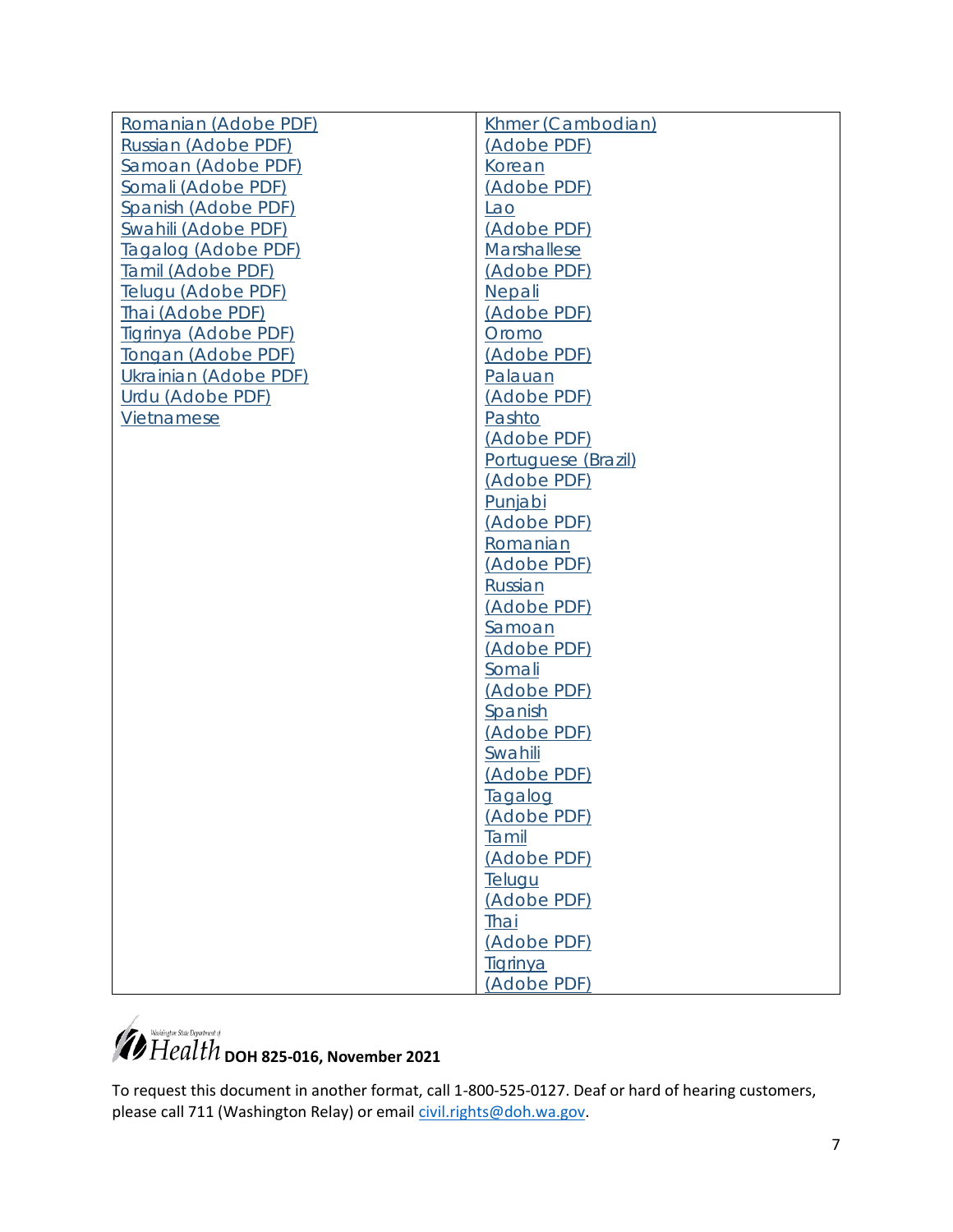| ongan       |
|-------------|
| (Adobe PDF) |
| Ukrainian   |
| (Adobe PDF) |
| Urdu        |
| (Adobe PDF) |
| Vietnamese  |
|             |

**Q: Are there risks for children with autism getting the vaccine?** 

**A:** Vaccines do not cause autism. Studies have shown that there is no link between receiving vaccines and developing Autism Spectrum Disorder (ASD). The National Academy of Medicine, formerly known as Institute of Medicine, reviewed the safety of 8 vaccines to children and adults. The review found that with rare exceptions, these vaccines are very safe. Source: [Adverse Effects of Vaccines: Evidence and Causality](https://www.nap.edu/catalog/13164/adverse-effects-of-vaccines-evidence-and-causality)  [\[Institute of Medicine. 2012\]](https://www.nap.edu/catalog/13164/adverse-effects-of-vaccines-evidence-and-causality) (English).

A CDC study published in 2013 added to the research showing that vaccines do not cause ASD. The study focused on the number of antigens given during the first two years of life. Antigens are substances in vaccines that cause the body's immune system to produce disease-fighting antibodies. The results showed that the total amount of antigen from vaccines received was the same between children with ASD and those that did not have ASD. Source: [Increasing exposure to antibody-stimulating proteins](https://pubmed.ncbi.nlm.nih.gov/23545349/)  [and polysaccharides in vaccines is not associated with risk of autism \[](https://pubmed.ncbi.nlm.nih.gov/23545349/)*J Pediatr.* [2013\]\(English\)](https://pubmed.ncbi.nlm.nih.gov/23545349/)

For additional information, please see [CDC Vaccine Safety \(](https://www.cdc.gov/vaccinesafety/concerns/autism.html)English)

**Q: Will phasing of pediatric vaccines be contingent on vaccine supply? If we are doing phasing for pediatric vaccines, will it be announced by DOH or announced nationally?** 

**A:** The first few weeks that the pediatric population is eligible for the vaccine, the supply will be limited. We will receive over 230,000 doses in our state these first two weeks and an additional 38,000 doses from the federal channels. However, the population size for this groups is about 680,000 people. Due to this, we are trying to distribute the vaccine through an equitable process and ensure that we have allocated the appropriate number of vaccines in each county. This will be different than the phasing we did last

### **D** Health <sub>DOH</sub> 825-016, November 2021